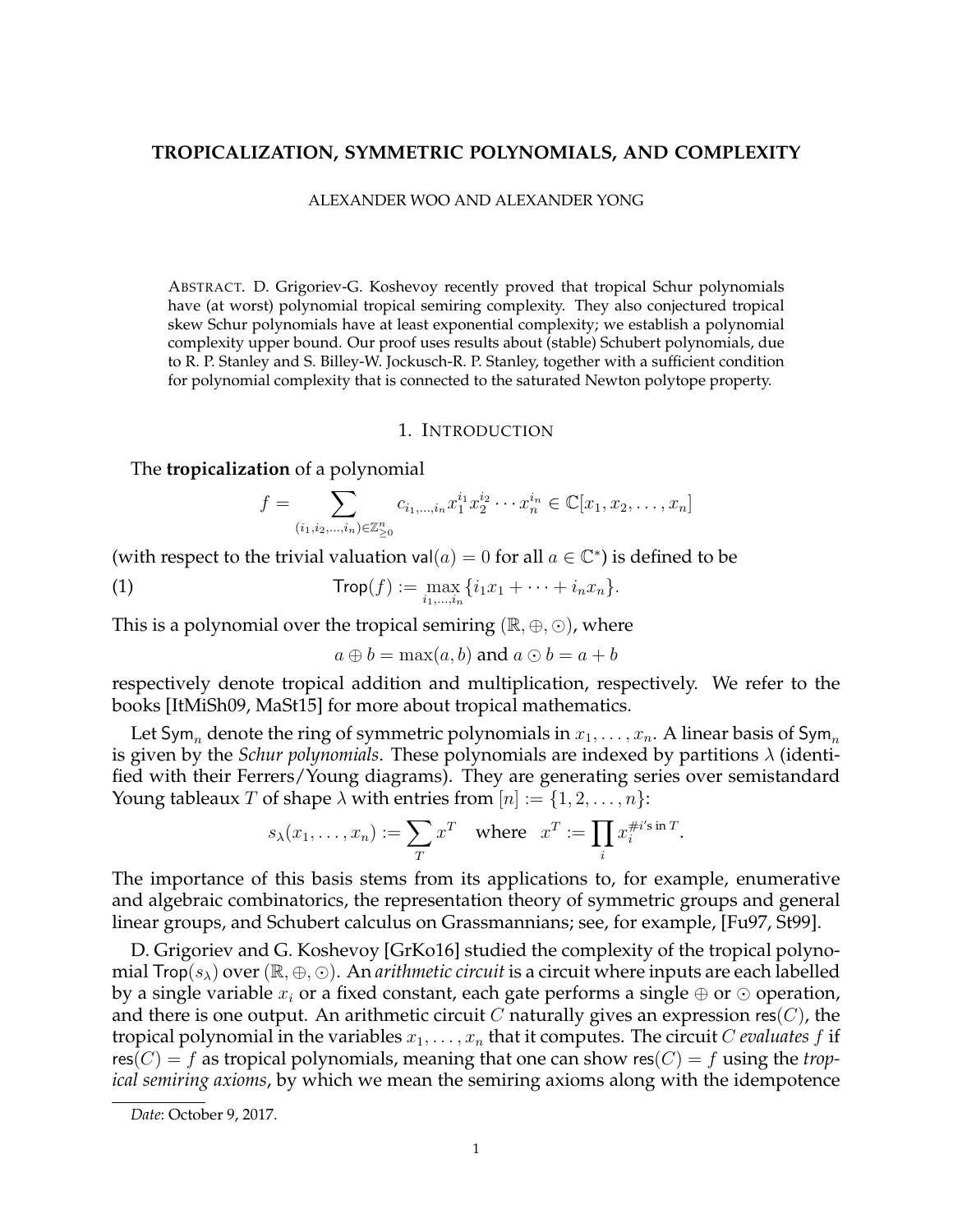property  $a \oplus a = a$ . The *tropical semiring complexity* of f is the smallest number of gates in a circuit  $C$  evaluating  $f$ ; see [JeSn82, Section 2].

The following is [GrKo16, Theorem 2.1]:

**Theorem 1.1** (D. Grigoriev-G. Koshevoy). *The tropical semiring complexity of*  $\mathsf{Top}(s_\lambda)$  *is at most*  $O(n^2 \cdot \lambda_1)$ *.* 

The *skew-Schur polynomial*  $s_{\lambda/\mu}(x_1,\ldots,x_n)=\sum_T x^T$  *is the generating series for semstan*dard tableau of skew shape  $\lambda/\mu$  with entries from [n]. When  $\mu = \emptyset$  then  $s_{\lambda/\emptyset} = s_{\lambda}$ ; hence skew-Schur polynomials generalize Schur polynomials. Also,

$$
(2) \t\t s_{\lambda/\mu} = \sum_{\nu} c_{\mu,\nu}^{\lambda} s_{\nu},
$$

where  $c_{\lambda,\mu}^{\nu}\in\mathbb{Z}_{\geq0}$  is the Littlewood-Richardson coefficient. The next statement is from [GrKo16, Section 5]:

**Conjecture 1.2** (D. Grigoriev-G. Koshevoy). *The tropical semiring complexity of*  $\text{Top}(s_{\lambda/\mu})$  *is at least exponential.*

We will show the following:

**Theorem 1.3.** *There is an explicitly described*  $\beta$ , depending on  $\lambda/\mu$ , with  $\beta_1 = \lambda_1$ , such that

$$
\mathsf{Trop}(s_{\lambda/\mu}(x_1,\ldots,x_n))=\mathsf{Trop}(s_{\beta}(x_1,\ldots,x_n))
$$

*over the tropical semiring*  $(\mathbb{R}, \oplus, \odot)$ *.* 

*Example* 1.4*.* Let  $\lambda = (2, 1)$  and  $\mu = (1)$ . Then the tableaux contibuting to  $s_{\lambda/\mu}$  are:

.

Hence  $s_{\lambda/\mu}=x_1^2+2x_1x_2+x_2^2$ . On the other hand, (2) in this case is:

$$
s_{\lambda/\mu} = s_{1,1} + s_2 = (x_1 x_2) + (x_1 x_2 + x_1^2 + x_2^2).
$$

By definition,

$$
Trop(s_{λ/μ}) = max{x1 + x2, x1 + x2, 2x1, 2x2}
$$
  
= x<sub>1</sub> ⊙ x<sub>2</sub> ⊕ x<sub>1</sub> ⊙ x<sub>2</sub> ⊕ x<sub>1</sub><sup>°2</sup> ⊕ x<sub>2</sub><sup>°2</sup>  
= x<sub>1</sub> ⊙ x<sub>2</sub> ⊕ x<sub>1</sub><sup>°2</sup> ⊕ x<sub>2</sub><sup>°2</sup> (idempotence)  
= Trop(s<sub>2</sub>),

in agreement with Theorem 1.3.

The following addresses Conjecture 1.2:

**Corollary 1.5** (of Theorems 1.1 and 1.3). Trop( $s_{\lambda/\mu}$ ) has at most  $O(n^2 \cdot \lambda_1)$  tropical semiring *complexity.*

In Section 2, we describe a sufficient condition for polynomial complexity. This is explained in terms of *saturated Newton polytopes* [MoToYo17]. Section 3 applies this condition to *Stanley symmetric polynomials* [St84]. Since skew-Schur polynomials are a special case of Stanley symmetric polynomials, we thereby deduce Theorem 1.3. In Section 4, we remark on how the condition applies to other families of symmetric polynomials.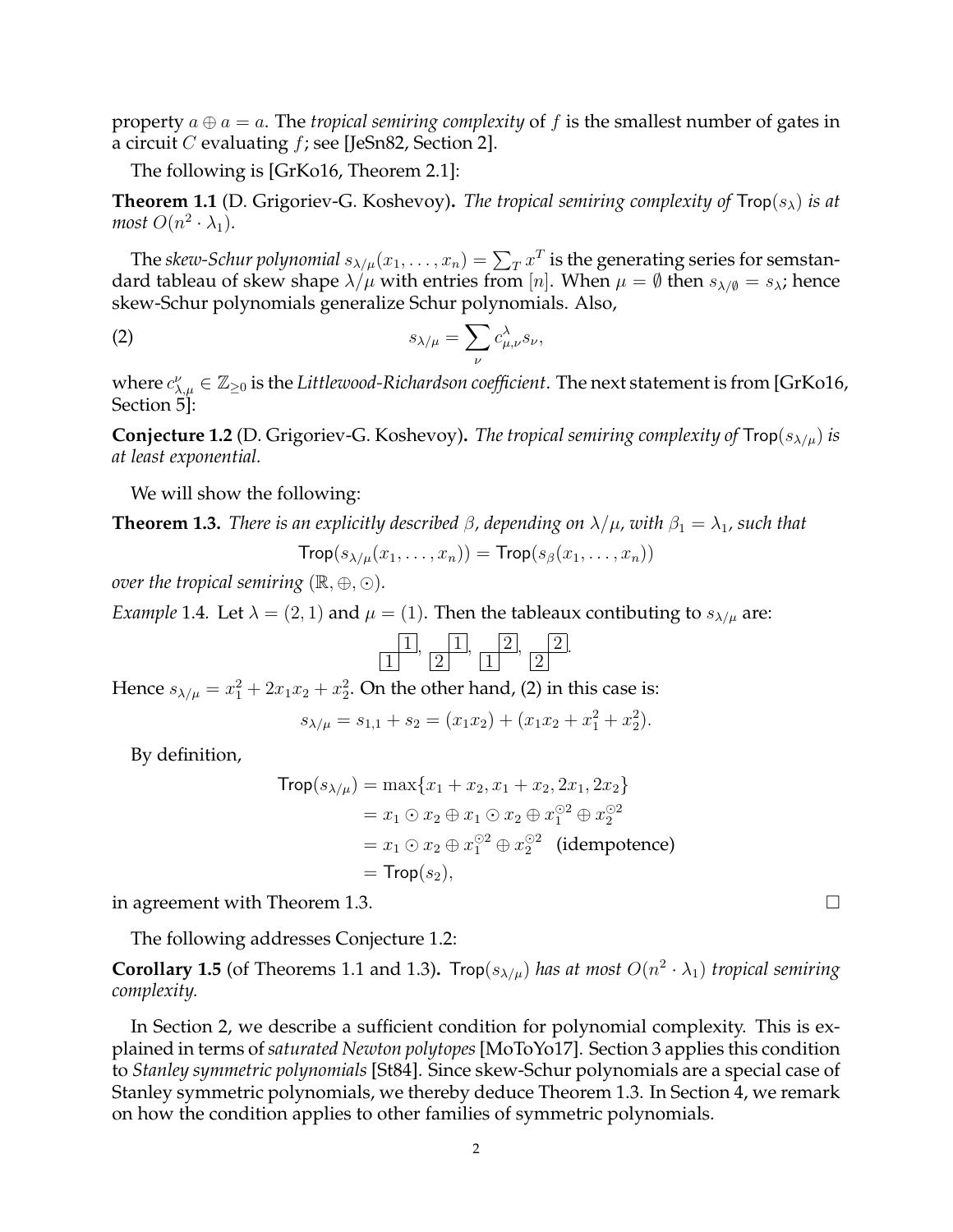### 2. DOMINANCE ORDER, NEWTON POLYTOPES AND SATURATION

Let Par(d) = { $\lambda : \lambda \vdash d$ } be the set of partitions of size d. *Dominance order*  $\leq_D$  on Par(d) is defined by

(3) 
$$
\mu \leq_D \lambda
$$
 if  $\sum_{i=1}^k \mu_i \leq \sum_{i=1}^k \lambda_i$  for all  $k \geq 1$ .

*Definition* 2.1. Suppose  $f \in \mathsf{Sym}_n$  is homogeneous of degree  $d$  such that

$$
f=\sum_{\mu\in\operatorname{Par}(d)}c_\mu s_\mu
$$

with  $c_{\mu} \ge 0$  for all  $\mu$ . Moreover, assume there exists  $\lambda$  with  $c_{\lambda} \ne 0$  such that  $c_{\mu} \ne 0$  only if  $\mu \leq_D \lambda$ . Then we say f is *dominated* by  $s_\lambda$ .

The *Newton polytope* of a polynomial f is the convex hull of its exponent vectors, so

$$
\mathsf{Newton}(f) = \mathsf{conv}((i_1, i_2, \dots, i_n) : c_{i_1, i_2, \dots, i_n} \neq 0\}) \subseteq \mathbb{R}^n.
$$

C. Monical, N. Tokcan and the second author [MoToYo17] define f to have *saturated Newton polytope* (SNP) if  $c_{i_1,...,i_n} \neq 0$  whenever  $(i_1,...,i_n) \in \mathsf{Newton}(f)$ .

The *permutahedron* of  $\lambda = (\lambda_1, \dots, \lambda_n)$ , denoted  $\mathcal{P}_{\lambda}$ , is the convex hull of the  $S_n$ -orbit of  $\lambda$  in  $\mathbb{R}^n$ . It follows from R. Rado's theorem [Ra52] that

Newton( $s_\lambda$ ) =  $\mathcal{P}_\lambda$  and Newton( $s_\mu$ )  $\subseteq$  Newton( $s_\lambda$ ) if  $\mu \leq_D \lambda$ .

A consequence of R. Rado's theorem [MoToYo17, Proposition 2.5] is therefore:

**Proposition 2.2.** If  $f \in \mathsf{Sym}_n$  is dominated by  $s_\lambda$ , then f is SNP, and

Newton
$$
(f)
$$
 = Newton $(s_\lambda)$  =  $\mathcal{P}_\lambda$ .

We give a technical strengthening of [GrKo16, Theorem 2.5]:

**Proposition 2.3** (Sufficient condition for polynomial complexity). Suppose  $f \in Sym$  *is dominated by*  $s_\lambda(x_1,\ldots,x_n)$ . Then  $\text{Top}(f) = \text{Top}(s_\lambda)$  *over the tropical semiring*  $(\mathbb{R},\oplus,\odot)$ *. Therefore, f has at most*  $O(n^2 \cdot \lambda_1)$  *tropical semiring complexity.* 

*Proof.* By Proposition 2.2,

(4)  $\mathsf{Newton}(f) = \mathsf{Newton}(s_\lambda),$ 

and  $f$  is SNP. This proves the first statement.

At this point, we can appeal to Theorem 1.1 to obtain the second claim. However, for convenience, we recall the ideas from [GrKo16, Theorem 2.5], thus indicating the underlying circuit. There it is shown that

(5) Newton
$$
(s_{\lambda})[\mathbb{Z}] = \sum_{1 \leq k \leq \lambda_1} \text{Newton}(e_{\lambda'_k})[\mathbb{Z}].
$$

In the Minkowski sum of (5),

$$
e_k = \sum_{1 \le j_1 < j_2 < \ldots < j_k \le n} x_{j_1} \cdots x_{j_k}
$$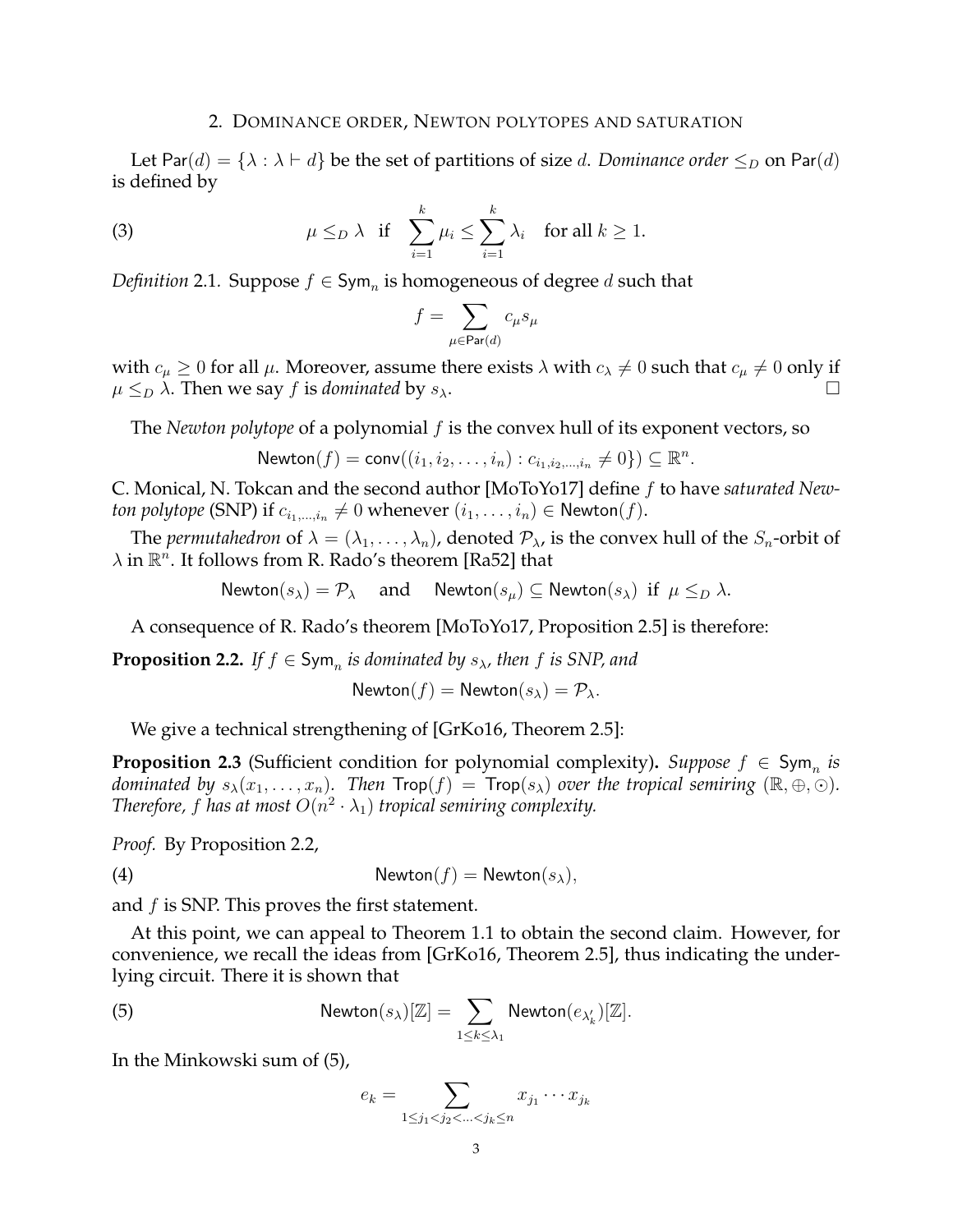is the *elementary symmetric polynomial* of degree k. Also,  $\lambda'$  is the conjugate partition of  $\lambda$ , obtained by transposing the Young diagram for  $\lambda$ . Finally, for a polytope  $P \subseteq \mathbb{R}^n$ ,  $P[\mathbb{Z}]$ denotes the set of integer lattice points of P.

Combining (4) and (5), we see

(6) 
$$
\mathsf{Newton}(f)[\mathbb{Z}] = \sum_{1 \leq k \leq \lambda_1} \mathsf{Newton}(e_{\lambda'_k})[\mathbb{Z}].
$$

By Proposition 2.2, f is SNP. This property of f, together with (6), implies

(7) 
$$
\mathsf{Trop}(f) = \bigodot_{1 \leq k \leq \lambda_1} \mathsf{Trop}(e_{\lambda'_k}),
$$

as tropical polynomials.

Therefore, following *loc. cit.*, to calculate  $\textsf{Trop}(f)$  it suffices to compute  $\textsf{Trop}(e_{\lambda'_k})$  for  $1 \leq k \leq \lambda_1$ . The latter has at worst  $O(n^2)$  complexity, using the (tropicalization) of the Pascal-type recurrence

$$
e_k(x_1,\ldots,x_n)=e_k(x_1,\ldots,x_{n-1})+x_ne_{k-1}(x_1,\ldots,x_{n-1}).
$$

This proves the second claim.

*Remark* 2.4. The assumption in Definition 2.1 that f be Schur-positive ( $c<sub>\mu</sub> \geq 0$  for each  $\sum_{\theta} x_1^{\theta_1} \cdots x_n^{\theta_n}$ , where the sum is over distinct rearrangements of  $\lambda$ . It is true that  $m_{\lambda} =$  $\mu$ ) is needed for Proposition 2.2. Consider the *monomial symmetric polynomial*  $m_{\lambda}$  :=  $\sum_{\mu \leq_{D} \lambda} I_{\lambda,\mu} s_{\mu}$ , where the sum is over distinct rearrangements or  $\lambda$ . It is true that  $m_{\lambda} - \sum_{\mu \leq_{D} \lambda} I_{\lambda,\mu} s_{\mu}$ , where  $I_{\lambda,\lambda} = 1$ . Yet,  $\{m_{\lambda}\}\$  has exponential complexity, by [GrKo16].

## 3. STANLEY SYMMETRIC POLYNOMIALS AND THE PROOF OF THEOREM 1.3

For any permutation w, R. P. Stanley [St84] defined the symmetric power series

$$
F_w = \sum_{\mathbf{a} \in \text{Red}(w)} \sum_{\mathbf{b} \in C(\mathbf{a})} x_{\mathbf{b}}.
$$

Here Red(w) is the set of reduced words for w in the simple transpositions  $s_i = (i \ i + 1)$ . This means  $\mathbf{a} = (a_1, a_2, \dots, a_\ell)$ , where  $s_{a_1} s_{a_2} \cdots s_{a_\ell} = w$  and  $\ell = \ell(w)$  is the number of inversions of w. Now, if  $\mathbf{b} = (b_1, \ldots, b_\ell)$ , then  $\mathbf{b} \in C(\mathbf{a})$  if

• 
$$
1 \leq b_1 \leq b_2 \leq \cdots \leq b_\ell
$$
; and

•  $a_i < a_{i+1} \implies b_i < b_{i+1}.$ 

Set  $x_{\bf b} := x_{b_1} x_{b_2} \cdots x_{b_\ell}$ . (This actually defines  $F_{w^{-1}}$  in [St84]. Thus we use the results of *loc. cit.* with this swap of convention.)

*Remark* 3.1. The original motivation for  $F_w$  is that  $\#\text{Red}(w) = [x_1 x_2 \cdots x_\ell] F_w$ . If we define  $a_{w\lambda}$  as the coefficients in

(8) 
$$
F_w = \sum_{\lambda} a_{w\lambda} s_{\lambda},
$$

then  $a_{w\lambda} \in \mathbb{Z}_{\geq 0}$ . This nonnegativity is proved by work of [EdGr87] (see also [LaSc82]). In fact,  $a_{w\lambda}$  is a generalization of the Littlewood-Richardson coefficient. A theorem of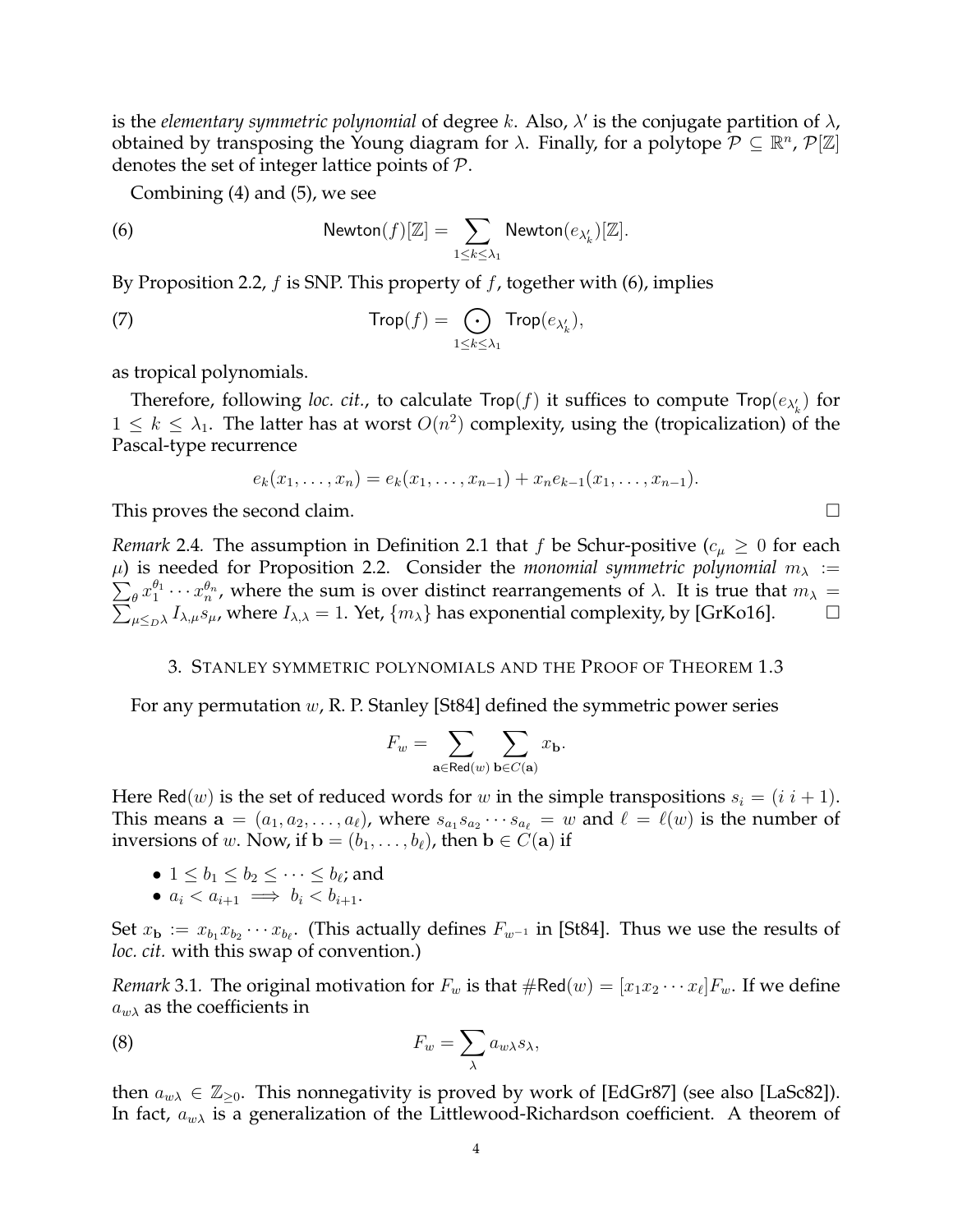H. Narayanan [Na06] states that computation of  $c^{\nu}_{\lambda,\mu}$  is #P-complete in L. Valiant's complexity theory for counting problems [Va79]. Hence  $a_{w\lambda}$  is a #P-complete counting problem. In particular, this means that there is no polynomial time algorithm for computing either  $c^{\nu}_{\lambda,\mu}$  or  $a_{w\lambda}$  unless P = NP.

Now,  $[x_1 \dots x_\ell] s_\lambda = f^\lambda$  counts standard Young tableaux of shape  $\lambda$ . These numbers are computed by the famous *hook-length formula*. The resulting enumeration  $\#\text{Red}(w) =$  $\sum_{\lambda} a_{w\lambda} \hat{f}^{\lambda}$  establishes that  $\#\text{Red}(w)$  is a  $\#\text{P}$  counting problem. Is it  $\#P$ -complete?  $\Box$ 

Recall that the *Rothe diagram* of w is given by

 $D(w) = \{(i, j) : 1 \le i, j \le n, j < w(i), i < w^{-1}(j)\}.$ 

Pictorially, this is described by placing  $\bullet$ 's in positions  $(i, w(i))$  (in matrix notation), striking out boxes below and to the right of each  $\bullet$ . Then  $D(w)$  consists of the remaining boxes.

For example, if

(9)  $w = 4 \ 1 \ 5 \ 2 \ 7 \ 3 \ 9 \ 6 \ 10 \ 8 \in S_{10}$  (in one line notation),

then  $D(w)$  is depicted by:



For  $w \in S_m$ , set  $q_i$  to be the number of boxes of  $D(w)$  in column i (counting from the left) for  $1 \leq i \leq m$ . Then  $(q_1, q_2, \ldots, q_m)$  is the *code* of  $w^{-1}$ . Let  $\beta_{\max}(w)$  be the partition obtained by sorting  $(q_1, q_2, \ldots, q_m)$  in decreasing order and taking the conjugate shape.

**Theorem 3.2** (Complexity of tropical Stanley polynomials). Let  $w \in S_m$ . Then the tropical semiring complexity of  $\mathsf{Trop}(F_w(x_1, \ldots, x_n))$  is at most  $O(n^2 \cdot \beta_{\max}(w)_1).$ 

*Proof.* By [St84, Theorem 4.1] (up to convention), if  $a_{w,\lambda} \neq 0$ , then

 $\lambda \leq_D \beta_{\text{max}}(w)$ .

Since the  $a_{w\lambda}$  in (8) are positive, if  $F_w(x_1, \ldots, x_n)$  is nonzero, then  $a_{w,\beta_{\max}(w)} \neq 0$  and  $F_w$  is dominated by  $s_{\beta_{\max}(w)}$ . Now use Proposition 2.3.

*Proof of Theorem 1.3 (and Corollary 1.5):* We show that  $s_{\lambda/\mu}(x_1, \ldots, x_n)$  is dominated by  $s_{\beta}(x_1, \ldots, x_n)$  for some shape  $\beta$  (to be determined) with  $\beta_1 = \lambda_1$ .

Given  $\lambda/\mu$ , construct a permutation  $w_{\lambda/\mu}$  by filling all boxes in the same northwestsoutheast diagonal with the same entry, starting with 1 on the northeastmost diagonal and increasing consecutively as one moves southwest. Call this filling  $T_{\lambda/\mu}$ .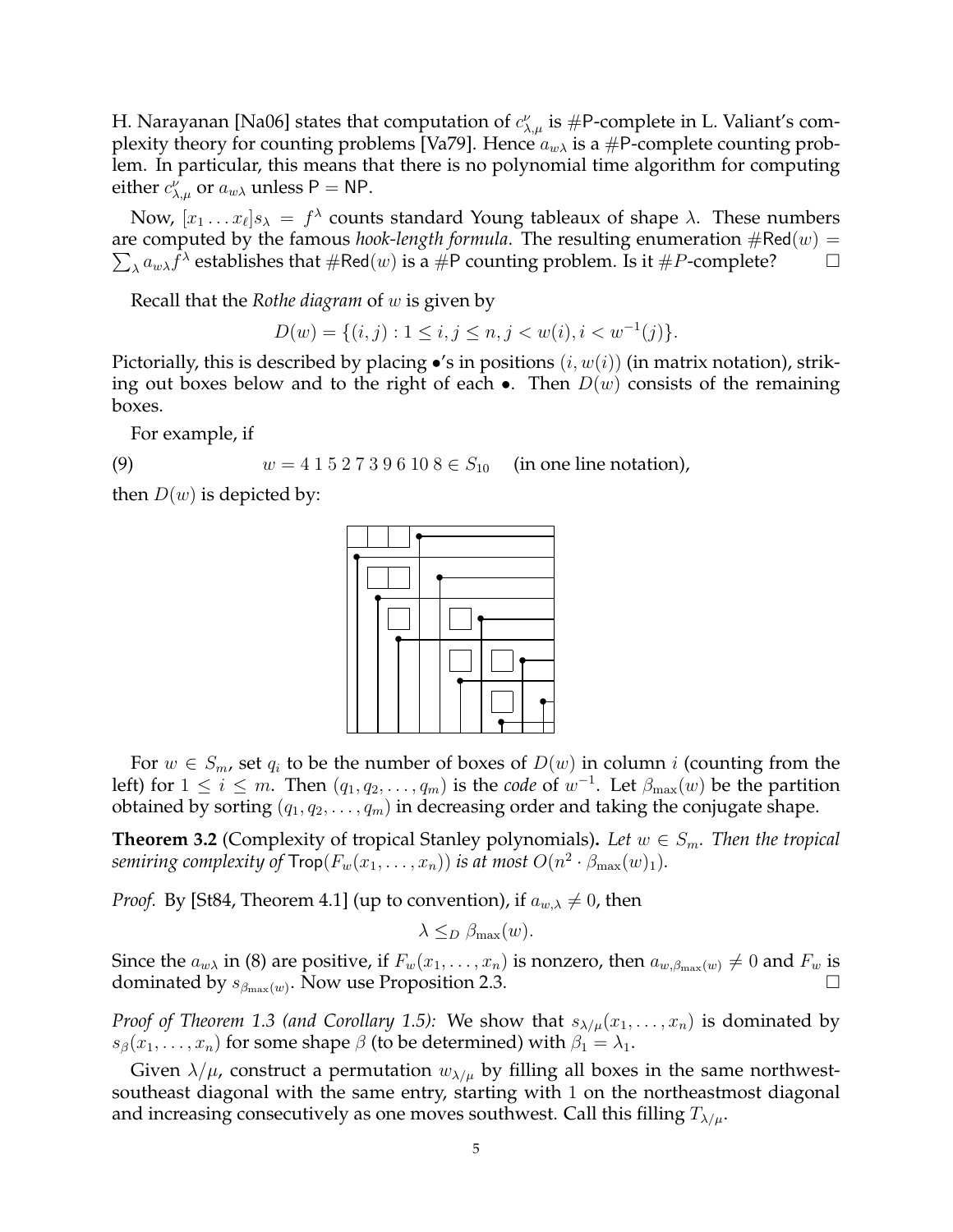For instance, if  $\lambda/\mu = (5, 4, 3, 2, 1)/(2, 2, 1, 0, 0)$  then



Let  $(r_1, r_2, \ldots, r_{|\lambda/\mu|})$  be the left-to-right, top-to-bottom, row reading word of  $T_{\lambda/\mu}$ . In our example, this is (3, 2, 1, 4, 3, 6, 5, 8, 7, 9).

Define  $w_{\lambda/\mu} = s_{r_1} s_{r_2} \cdots s_{r_{|\lambda/\mu|}}$ . By [BiJoSt93, Corollary 2.4],

$$
F_{w_{\lambda/\mu}}(x_1,\ldots,x_n)=s_{\lambda/\mu}(x_1,\ldots,x_n)\in\mathrm{Sym}_n.
$$

By [BiJoSt93, Section 2],  $\lambda/\mu$  is obtained by removing empty rows and columns of  $D(w_{\lambda/\mu})$  and reflecting across a vertical line. In our example,  $w_{\lambda/\mu}$  is the permutation (9). The reader can check from the Rothe diagram that this process gives  $\lambda/\mu$ .

By definition,  $\beta_{\text{max}}(w_{\lambda/\mu})$  is the conjugate of the decreasing rearrangement of the code of  $w_{\lambda/\mu}^{-1}$ . Hence, in our example, the code of  $w_{\lambda/\mu}^{-1}$  is  $(1, 2, 3, 0, 0, 2, 0, 2, 0, 0)$ , which rearranges to  $(3, 2, 2, 2, 1, 0, 0, 0, 0, 0)$ . Therefore,



(Thus,  $\beta_{\text{max}}(w_{\lambda/\mu})$  is obtained from  $\lambda/\mu$  by first pushing the boxes in each column north and left-justifying the result.)

Since the coefficients  $c^\lambda_{\mu,\nu}$  in the Schur expansion (2) are positive,  $s_{\lambda/\mu}(x_1,\ldots,x_n)$  is dominated by  $s_\beta$ , where  $\beta = \beta_{\max}(w_{\lambda/\mu})$ . By the above process from [BiJoSt93] relating  $D(w_{\lambda/\mu})$ and  $\lambda/\mu$ ,

$$
\beta_1 = \beta_{\max}(w_{\lambda/\mu})_1 = \lambda_1,
$$

as desired. Theorem 1.3 now holds by the first conclusion of Proposition 2.3.

To conclude Corollary 1.5, we may now either apply Theorem 1.1 or Theorem 3.2.  $\Box$ 

### 4. SOME OTHER SYMMETRIC POLYNOMIALS

In [MoToYo17, Sections 2 and 3], some symmetric polynomials are observed to be SNP because they are dominated by  $s_{\lambda}$  (for some  $\lambda$ ), or for other reasons. These include:

- (1) J. R. Stembridge's polynomial  $F_M$  for a totally nonnegative matrix M [St91];
- (2) the cycle index polynomial  $c_G$  of a subgroup  $G \leq S_n$  (from Redfield-Pólya theory);
- (3) C. Reutenauer's  $q_{\lambda}$  basis of Sym<sub>n</sub> [Re95];
- (4) the symmetric Macdonald polynomial (where  $(q, t) \in \mathbb{C}^2$  is generic);
- (5) the Hall-Littlewood polynomial (for any positive evaluation of  $t$ ); and
- (6) Schur  $P-$  and Schur  $Q-$  polynomials.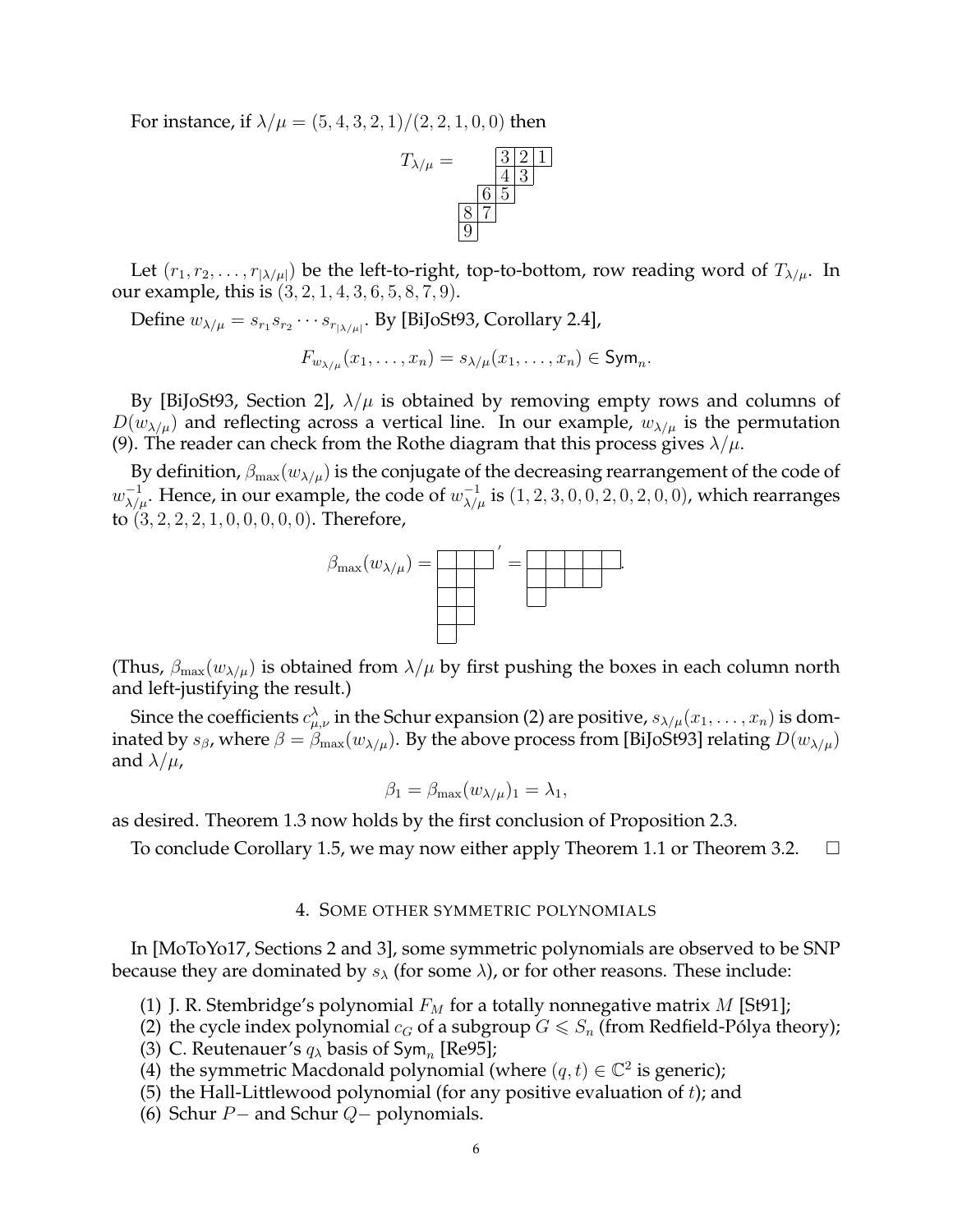Consequently, by Proposition 2.3, the tropicalizations of these polynomials equal some tropical Schur polynomial. Therefore, as with skew Schur polynomials, one obtains immediate tropical semiring complexity implications:

- The polynomials (1) and (2) are dominated by  $s_{(n)}$ ; see [MoToYo17, Theorem 2.28] and [MoToYo17, Theorem 2.30]. Hence Proposition 2.3 shows their tropicalizations have  $O(n^3)$  complexity. In fact, since  $\mathsf{Trop}(s_{(n)}) = \mathsf{Trop}((x_1 + \cdots + x_n)^n)$  as tropical polynomials, they have  $O(n)$  complexity (see [FoGrNoSc16, Theorem 1.4] for a nontropical version of this statement).
- For (3), if  $\lambda = (\lambda_1, \ldots, \lambda_\ell, 1^r)$  where each  $\lambda_i \geq 2$ , then  $q_\lambda$  is dominated by  $s_{a,b}$  where  $a = |\lambda| - \ell$  and  $b = \ell$  (see [MoToYo17, Theorem 2.3.2] and specifically its proof). Hence Proposition 2.3 asserts Trop $(q_{\lambda})$  has  $O(n^2 \cdot (|\lambda| - \ell))$  complexity.
- For a generic choice of  $q, t \in \mathbb{C}^2$ , it follows from [MoToYo17, Section 3.1] that if  $P_{\lambda}(X;q,t) \in \mathsf{Sym}_n$  is the Macdonald polynomial, then  $\mathsf{Trop}(P_{\lambda}(X;q,t)) = \mathsf{Trop}(s_{\lambda}).$ Hence Trop $(P_\lambda(X; q, t))$  has  $O(n^2 \cdot \lambda_1)$  complexity.
- (5) and (6) are also indexed by partitions  $\lambda$  and dominated by  $s_{\lambda}$ . Thus, Proposition 2.3 implies their tropicalizations have  $O(n^2 \cdot \lambda_1)$  complexity.

# ACKNOWLEDGEMENTS

AY was supported by an NSF grant. We thank Marc Snir for helpful communications.

# **REFERENCES**

| [BiJ <sub>0</sub> St <sub>93</sub> ] | S. Billey, W. Jockusch and R. P. Stanley, Some combinatorial properties of Schubert polynomials,<br>J. Algebraic Combin. 2(1993), no. 4, 345-374.                                                           |
|--------------------------------------|-------------------------------------------------------------------------------------------------------------------------------------------------------------------------------------------------------------|
| [EdGr87]                             | P. Edelman and C. Greene, Balanced tableaux, Adv. in Math. 63 (1987), no. 1, 42-99.                                                                                                                         |
| [FoGrNoSc16]                         | S. Fomin, D. Grigoriev, D. Nogneng and E. Schost, On semiring complexity of Schur polynomi-<br>als, preprint, 2016. arXiv:1608.05043                                                                        |
| [Fu97]                               | W. Fulton, Young tableaux. With applications to representation theory and geometry. Lon-<br>don Mathematical Society Student Texts, 35. Cambridge University Press, Cambridge, 1997.                        |
| [GrK <sub>016]</sub>                 | D. Grigoriev and G. Koshevoy, Complexity of tropical Schur polynomials, Journal of Symbolic<br>Computation, Volume 74, May-June 2016, Pages 46-54.                                                          |
| [ItMiSh09]                           | I. Itenberg, G. Mikhalkin, and E. Shustin, Tropical algebraic geometry. Second edition. Ober-<br>wolfach Seminars, 35. Birkhuser Verlag, Basel, 2009. x+104 pp.                                             |
| [JeSn82]                             | M. Jerrum and M. Snir, Some exact complexity results for straight-line computations over semir-<br>ings, J. Association for Computing Machinery, Vol 29, No. 3, July 1982, 874-897.                         |
| [LaSc $82$ ]                         | A. Lascoux and M. -P. Schützenberger, Structure de Hopf de l'anneau de cohomologie et de<br>l'anneau de Grothendieck d'une variété de drapeaux, C. R. Acad. Sci. Paris Sér. I Math. 295 (1982),<br>629-633. |
| [ $MaSt15$ ]                         | D. Maclagan and B. Sturmfels, Introduction to tropical geometry. Graduate Studies in Math-<br>ematics, 161. American Mathematical Society, Providence, RI, 2015. xii+363 pp.                                |
| [ $MoToYo17]$ ]                      | C. Monical, N. Tokcan and A. Yong. Newton polytopes in algebraic combinatorics. Preprint,<br>arXiv:1703.02583                                                                                               |
| [ $Na06$ ]                           | H. Narayanan, On the complexity of computing Kostka numbers and Littlewood-Richardson coeffi-<br>cients, J. Alg. Comb., Vol. 24, N. 3, 2006, 347-354.                                                       |
| [ $Ra52$ ]                           | R. Rado. An inequality. J. London Math. Soc., 27:1-6, 1952.                                                                                                                                                 |
| [Re95]                               | C. Reutenauer, On symmetric functions, related Witt vectors, and the free Lie algebra, Adv. Math.<br>110(1995), 234-246.                                                                                    |
| [St84]                               | R. P. Stanley, On the number of reduced decompositions of elements of Coxeter groups, European J.<br>Combin. 5 (1984), no. 4, 359-372.                                                                      |